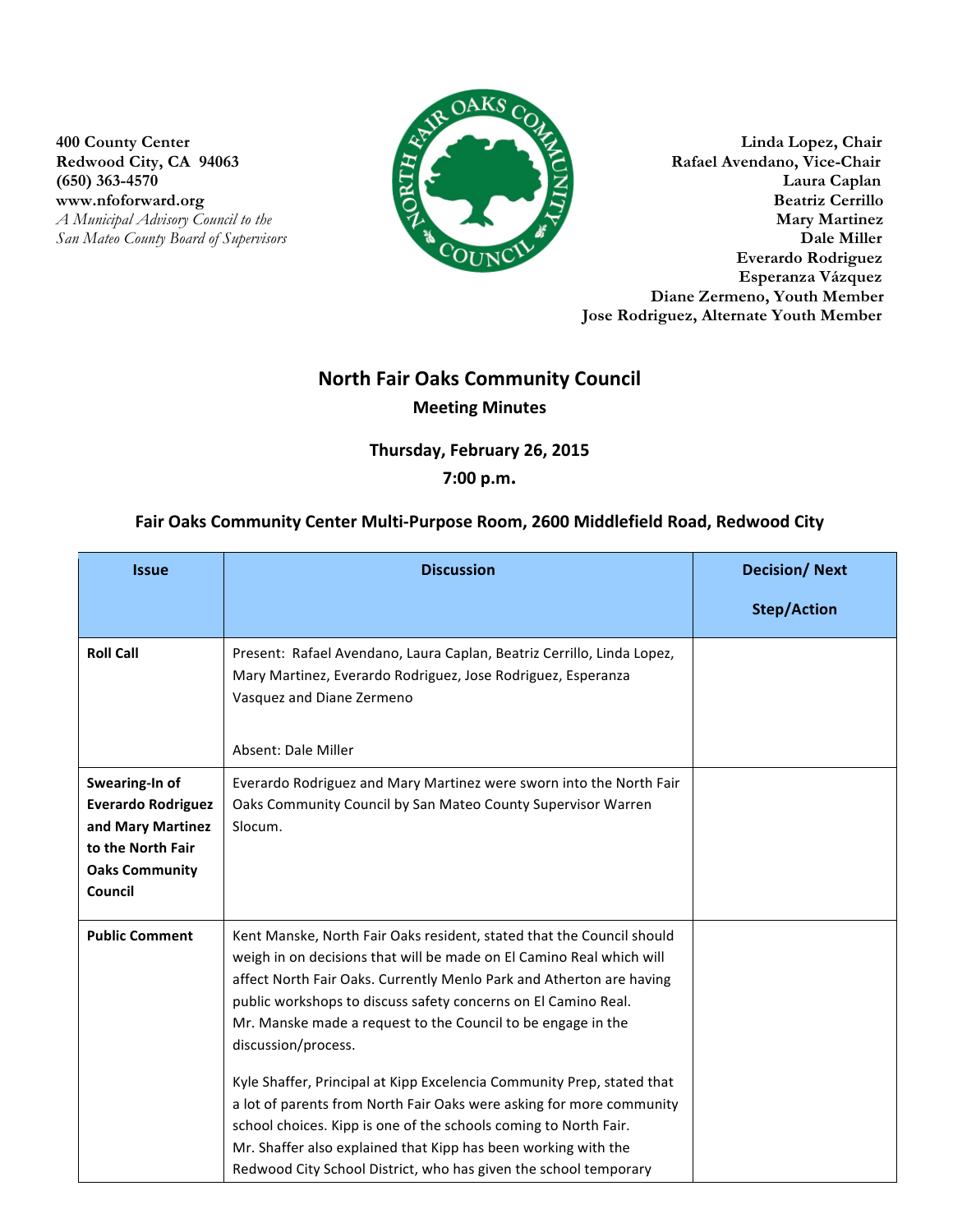| <b>Issue</b>                         | <b>Discussion</b>                                                                                                                                                                                                                                                                                                                                                                                                                                                                                                       | <b>Decision/Next</b> |
|--------------------------------------|-------------------------------------------------------------------------------------------------------------------------------------------------------------------------------------------------------------------------------------------------------------------------------------------------------------------------------------------------------------------------------------------------------------------------------------------------------------------------------------------------------------------------|----------------------|
|                                      |                                                                                                                                                                                                                                                                                                                                                                                                                                                                                                                         | <b>Step/Action</b>   |
|                                      | home at Kennedy Middle School for the next school year. Kipp's goal is<br>to find a location within North Fair Oaks.                                                                                                                                                                                                                                                                                                                                                                                                    |                      |
|                                      | Eva Orbuch, Community Organizer for Innovate Public Schools, stated<br>that their mission was to bring world class education to children<br>around Silicon Valley. Ms. Orbach noted that Rocketship Redwood City<br>is hoping to move into 860 Charter Street in North Fair Oaks, but will<br>be unable to do so by this fall. Lastly, Ms. Orbach invited the Council to<br>the March 11 <sup>th</sup> community meeting in celebration of the parents' work<br>to build a strong education for children in the future. |                      |
| <b>Approval of</b><br><b>Minutes</b> | Minutes for the NFOCC meetings dated January 22, 2015.                                                                                                                                                                                                                                                                                                                                                                                                                                                                  |                      |
|                                      | Youth member Diane Zermeno noted that she was present at this<br>meeting.                                                                                                                                                                                                                                                                                                                                                                                                                                               |                      |
|                                      | Councilmember Laura Caplan made a motion to approve the minutes<br>with the amended changes for January 22, 2015. Councilmember<br>Beatriz Cerrillo seconded the motion                                                                                                                                                                                                                                                                                                                                                 |                      |
|                                      | Councilmembers Rafael Avendano, Laura Caplan, Beatriz Cerrillo, Linda<br>Lopez, Mary Martinez, Everardo Rodriguez, Esperanza Vasquez and<br>Diane Zermeno approve the minutes.                                                                                                                                                                                                                                                                                                                                          |                      |
| <b>Presentation of</b><br>Restaurant | Emmy Myszkia, Environmental Health Services, provided the following<br>overview:                                                                                                                                                                                                                                                                                                                                                                                                                                        |                      |
| <b>Placarding Program</b>            | Since October 2014, Environmental Health Services (EHS) has been<br>conducting outreach meetings to introduce the proposed Food<br>Placarding System to the impacted food facilities throughout the<br>County. EHS has answered questions, addressed concerns, and<br>collected feedback.                                                                                                                                                                                                                               |                      |
|                                      | EHS worked closely with San Mateo County Board Aides, City<br>٠<br>Managers, and Chambers of Commerce to arrange meetings<br>in each jurisdiction.                                                                                                                                                                                                                                                                                                                                                                      |                      |
|                                      | Attention was given to language needs (Spanish and Chinese<br>٠<br>presentations were arranged) and to the days and times most<br>convenient to business operators.                                                                                                                                                                                                                                                                                                                                                     |                      |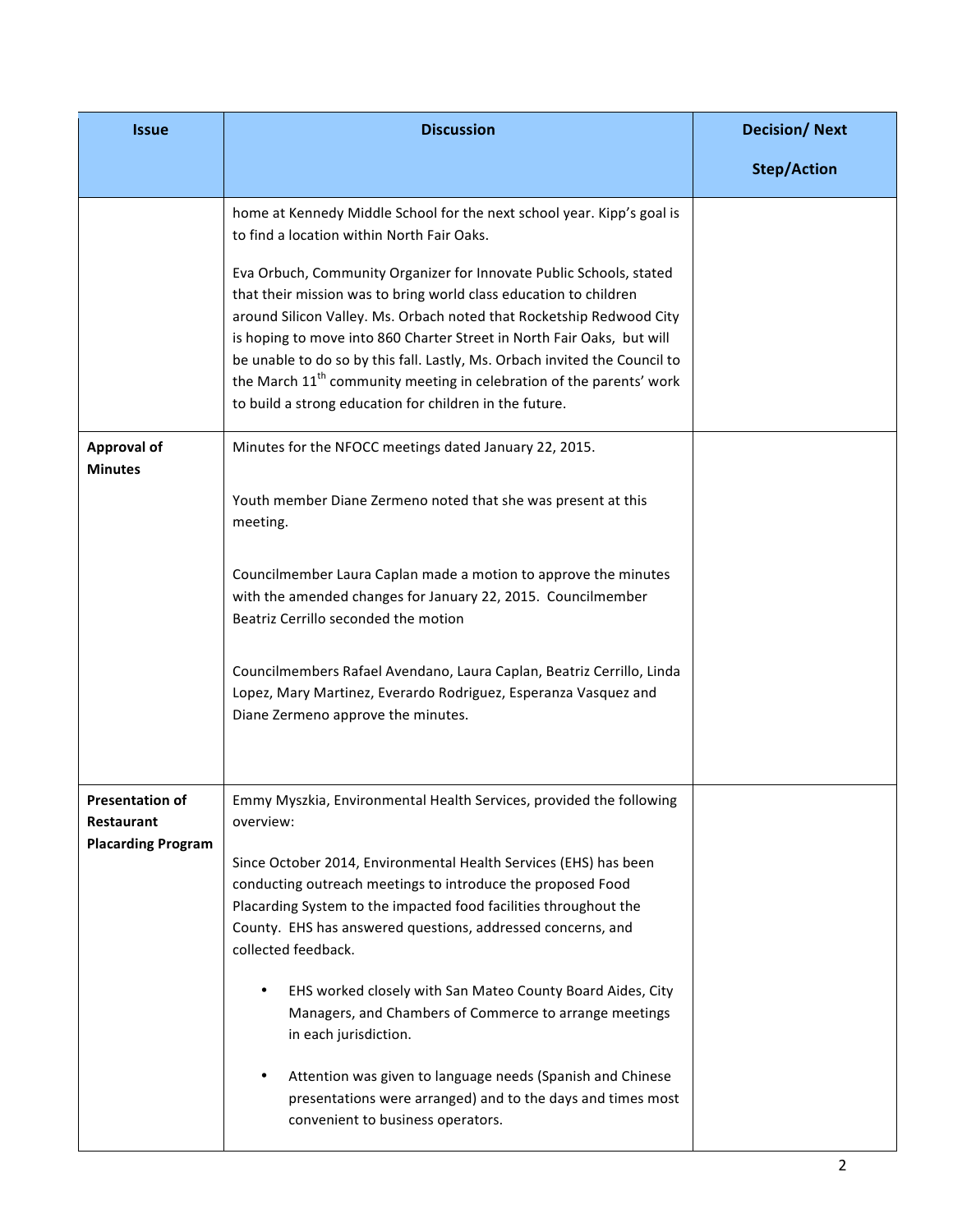| <b>Issue</b> | <b>Discussion</b>                                                                                                                                                                                                                                                                                                                                        | <b>Decision/Next</b> |
|--------------|----------------------------------------------------------------------------------------------------------------------------------------------------------------------------------------------------------------------------------------------------------------------------------------------------------------------------------------------------------|----------------------|
|              |                                                                                                                                                                                                                                                                                                                                                          | <b>Step/Action</b>   |
|              | Over a dozen presentations were made with limited turnout,<br>just over 100 people attended.                                                                                                                                                                                                                                                             |                      |
|              | In addition, EHS staff has been introducing the proposed Food<br>Placard System during routine inspections, reaching over 600<br>facilities from October 2014 - February 2015.                                                                                                                                                                           |                      |
|              | Next steps are:                                                                                                                                                                                                                                                                                                                                          |                      |
|              | During the last two weeks of February, EHS will contact each<br>Supervisorial office to give an update on the Food Placarding<br>System outreach and to discuss any additional opportunities<br>to be achieved before presenting the proposed ordinance to<br>the Board of Supervisors on May 12 <sup>th</sup> .                                         |                      |
|              | EHS anticipates increased interest if the proposed Food<br>Placarding System is approved by the Board of Supervisors.<br>In anticipation, EHS has started to develop an outreach plan to<br>food facility operators and the general public for later in the<br>year. In addition, materials are being developed for on "How<br>to Get a Green Placard.   |                      |
|              | Councilmember Everardo Rodriguez asked if there are any plans to<br>educate the public.                                                                                                                                                                                                                                                                  |                      |
|              | Kamiesha Nichols, EHS, mentioned that once the Board of Supervisors<br>approves the ordinance, they will begin to educate the public.                                                                                                                                                                                                                    |                      |
|              | Councilmember Beatriz Cerrillo asked if a market, for example<br>Safeway, would have to have each section of the store put up<br>placarding such as the Bakery and Deli sections. Ms. Nichols noted<br>they will have a different placard.                                                                                                               |                      |
|              | Councilmember Mary Martinez asked where placards would be placed<br>in school cafeterias and whether the students would be educated<br>about the placards. Ms. Nichols stated that the placards would be<br>posted in the cafeterias. Currently they are looking into the education<br>for students.                                                     |                      |
|              | Councilmember Laura Caplan asked how the placarding program<br>would benefit the public. Ms. Myszkia noted that placarding would<br>allow the public to know if the business has a violation or not.<br>Currently, businesses are not required to put up any notice if they have<br>a violation. With the placard system, the public would be aware that |                      |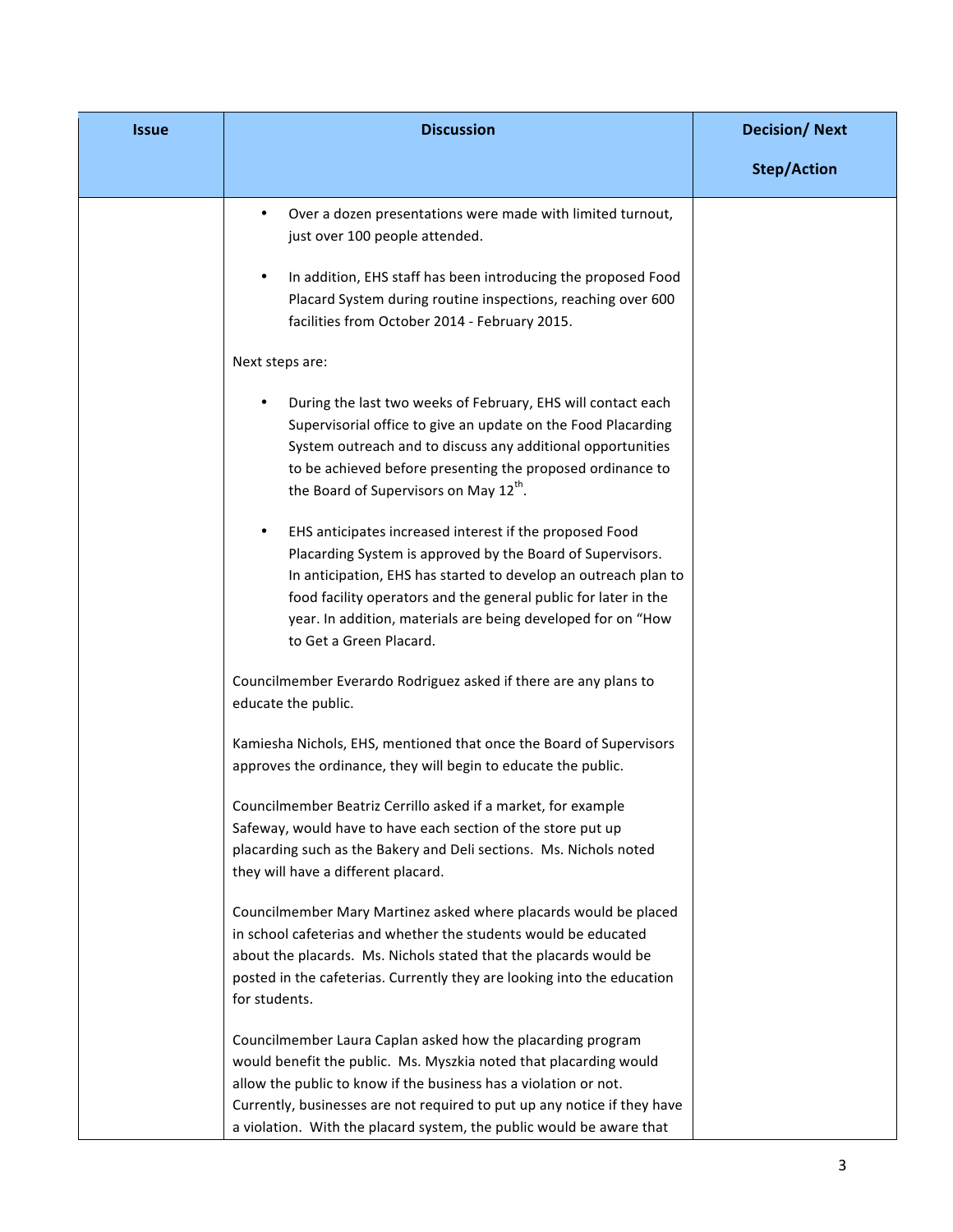| <b>Issue</b>                | <b>Discussion</b>                                                                                                                                                     | <b>Decision/Next</b> |
|-----------------------------|-----------------------------------------------------------------------------------------------------------------------------------------------------------------------|----------------------|
|                             |                                                                                                                                                                       | <b>Step/Action</b>   |
|                             | the business has a violation and it would give an incentive for the                                                                                                   |                      |
|                             | business to correct the problem quickly.                                                                                                                              |                      |
|                             |                                                                                                                                                                       |                      |
| <b>Election of Officers</b> | Councilmember Rafael Avendano made a motion to nominate Linda<br>Lopez as Chair. Alternate Youth Member Jose Rodriguez seconded the<br>motion.                        |                      |
|                             | Councilmembers Rafael Avendano, Laura Caplan, Beatriz Cerrillo, Mary<br>Martinez, Everardo Rodriguez, Esperanza Vasquez and Diane Zermeno<br>approved the nomination. |                      |
|                             | Councilmember Laura Caplan made a motion nominate Rafael<br>Avendano as Vice Chair. Council member Everardo Rodriguez<br>seconded the motion.                         |                      |
|                             | Councilmembers Laura Caplan, Beatriz Cerrillo, Linda Lopez, Mary<br>Martinez, Everardo Rodriguez, Esperanza Vasquez and Diane Zermeno<br>approved the nomination.     |                      |
|                             | Councilmember Rafael Avedano made a motion to nominate Everardo<br>Rodriguez as Secretary. Council member Beatriz Cerrillo seconded the<br>motion.                    |                      |
|                             | Councilmember Rafael Avendano, Laura Caplan, Beatriz Cerrillo, Linda<br>Lopez Mary Martinez, Esperanza Vasquez and Diane Zermeno<br>approved the nomination.          |                      |
| <b>Approve</b>              | Elizabeth Dallman, NFO Forward, presented the following summary:                                                                                                      |                      |
| Silhouettes and             |                                                                                                                                                                       |                      |
| colors for the North        | Based on the input from the community meeting held on January 27,                                                                                                     |                      |
| <b>Fair Oaks entrance</b>   | 2015, the North Fair Oaks Public Art Workgroup developed a                                                                                                            |                      |
| signs                       | recommendation to use the silhouette shapes deemed most popular                                                                                                       |                      |
|                             | based on the votes submitted. Each sign will consist of a silhouette<br>about 10 feet tall with "North Fair Oaks" printed in white text going up                      |                      |
|                             | the spine of the sign. The conceptual colors identified by the                                                                                                        |                      |
|                             | workgroup are still being researched with fabricators to ensure that                                                                                                  |                      |
|                             | colors used for the signs are the most durable and longest lasting                                                                                                    |                      |
|                             | options possible. The workgroup also agreed to avoid any gang related                                                                                                 |                      |
|                             | colors as a way to prevent graffiti that might occur as a result. Ms.<br>Dallman asked that the council approve the North Fair Oaks Public Art                        |                      |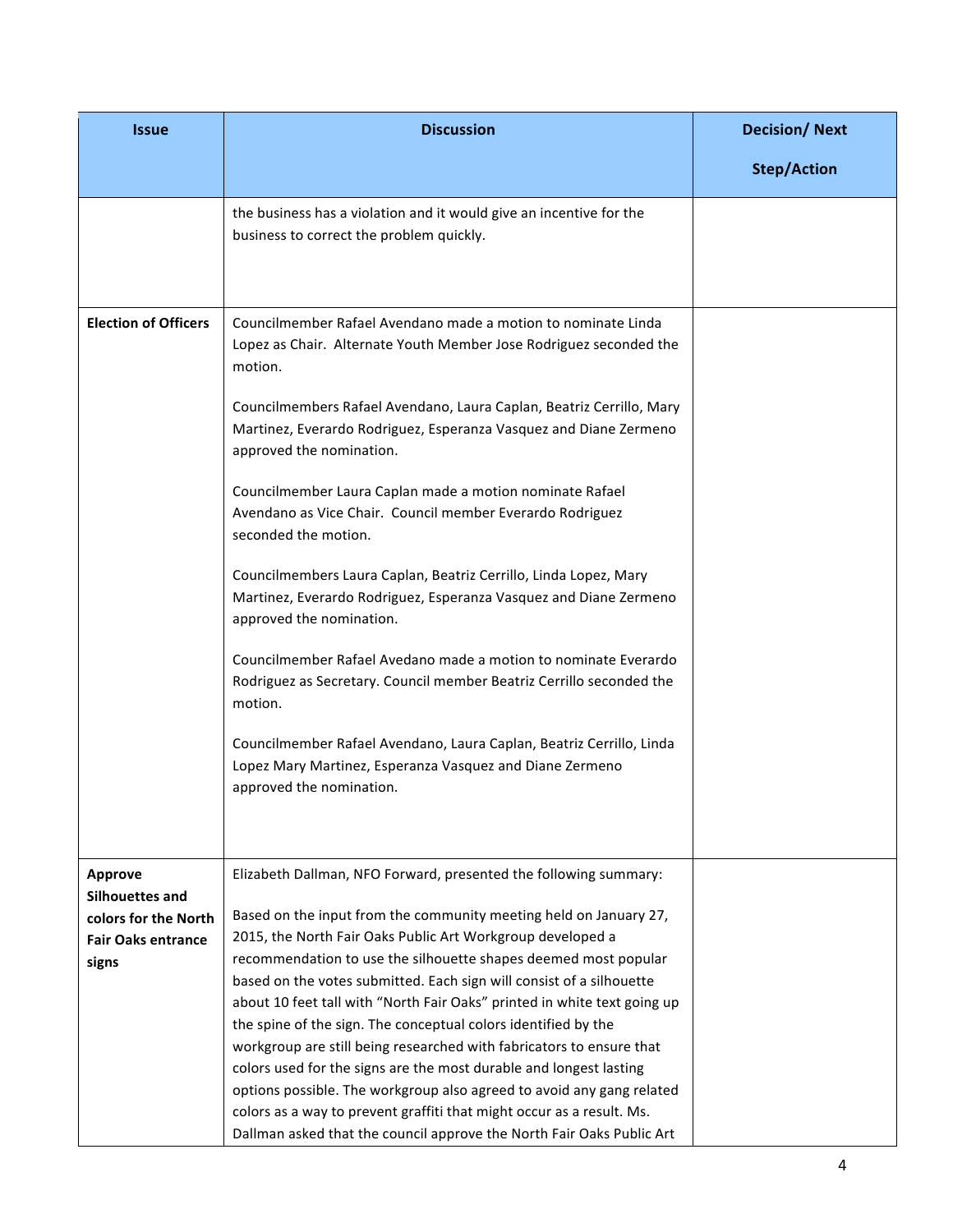| <b>Issue</b>               | <b>Discussion</b>                                                                                                                                                                                                                                                                                                                                                                                                                                                                                                                                                                                                                                                                                                                                                                                                                                                                                                                                                                                                                                                      | <b>Decision/Next</b> |
|----------------------------|------------------------------------------------------------------------------------------------------------------------------------------------------------------------------------------------------------------------------------------------------------------------------------------------------------------------------------------------------------------------------------------------------------------------------------------------------------------------------------------------------------------------------------------------------------------------------------------------------------------------------------------------------------------------------------------------------------------------------------------------------------------------------------------------------------------------------------------------------------------------------------------------------------------------------------------------------------------------------------------------------------------------------------------------------------------------|----------------------|
|                            |                                                                                                                                                                                                                                                                                                                                                                                                                                                                                                                                                                                                                                                                                                                                                                                                                                                                                                                                                                                                                                                                        | <b>Step/Action</b>   |
|                            | Workgroup's recommendation for 4 entrance signs at the following<br>locations: 5 <sup>th</sup> Ave near El Camino (the musician), Middlefield Road at<br>Semicircular (a father with children), 5 <sup>th</sup> & Fair Oaks (skateboarder),<br>and 2600 Middlefield Road (a mother with a child).<br>Councilmember Rafael Avendano made a motion to approve the<br>Skateboarder, Father with children, and Mother with child with the<br>addition of having a ponytail on the Mother with child.<br>Councilmember Everardo Rodriguez seconded the motion.<br>Councilmember Rafael Avendano, Laura Caplan, Beatriz Cerrillo, Linda<br>Lopez Mary Martinez, Everardo Rodriguez, Esperanza Vasquez and<br>Diane Zermeno approved the nomination.<br>Councilmembers requested that the Musician's position and hat<br>change.                                                                                                                                                                                                                                              |                      |
|                            |                                                                                                                                                                                                                                                                                                                                                                                                                                                                                                                                                                                                                                                                                                                                                                                                                                                                                                                                                                                                                                                                        |                      |
| <b>Supervisor's Report</b> | San Mateo County Supervisor Warren Slocum, reported the following:<br>Supervisor Slocum held the 2 <sup>nd</sup> Annual North Fair Oaks<br>Community Leaders Breakfast to acknowledge the amazing<br>work underway and to recognize the leaders in the business,<br>nonprofit communities, and in County Government who are<br>making progress in North Fair Oaks.<br>The Board of Supervisors will be hosting an Affordable<br>Housing Study Session on Tuesday March 17 <sup>th</sup> at 1:30pm in<br>the Board Chambers<br>On Tuesday, March 17 <sup>th</sup> , Supervisor Slocum will be hosting an<br>AB60 Workshop for the undocumented population in San<br>Mateo County to learn how to obtain a driver's license. It will<br>start at 7pm at the Fair Oaks Community Center.<br>The Fair Oaks Health Center will be celebrating their one year<br>٠<br>anniversary by hosting a community health fair on Saturday<br>March 21 <sup>st</sup> from 9am-Noon. Supervisor Slocum would like to<br>invite the council to join us in celebrating the Health Center. |                      |
| <b>Parks Report</b>        | Marlene Finley, Parks Director, provided the following summary:<br>The Board of Supervisors approved Healthy Park Healthy<br>People Bay Area to the Strategic Plan for County Parks.                                                                                                                                                                                                                                                                                                                                                                                                                                                                                                                                                                                                                                                                                                                                                                                                                                                                                   |                      |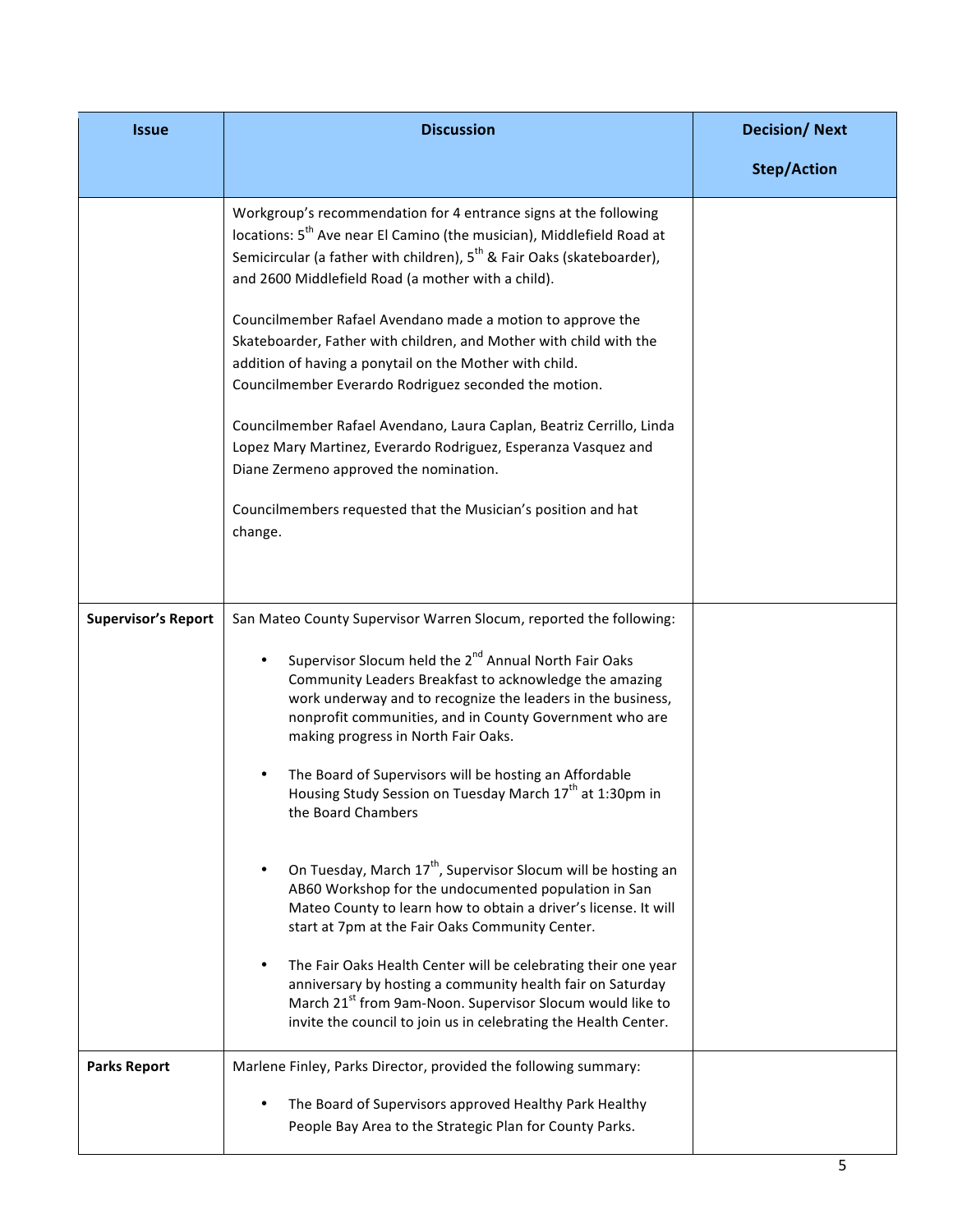| <b>Issue</b>        | <b>Discussion</b>                                                                                                                                                                                                                                                         | <b>Decision/Next</b> |
|---------------------|---------------------------------------------------------------------------------------------------------------------------------------------------------------------------------------------------------------------------------------------------------------------------|----------------------|
|                     |                                                                                                                                                                                                                                                                           | <b>Step/Action</b>   |
|                     | Currently the Mini-Parks Subcommittee is developing a policy<br>for mini-parks that will be recommended to both the Parks<br>and Recreation Commission and the Board of Supervisors.                                                                                      |                      |
|                     | Ms. Finley mentioned that she was able to gather information about<br>parks and people in North Fair Oaks:                                                                                                                                                                |                      |
|                     | 50 percent of residents who rent have few backyards in which<br>their children can play.                                                                                                                                                                                  |                      |
|                     | .03 acres of active parks per 1,000 people compared to<br>average of 3 acres of parks per 1000 in other cities in County.                                                                                                                                                 |                      |
|                     | The next steps are the renovation of Flood Park and then adopting a<br>park every year in North Fair Oaks. Ms. Finley also mentioned that the<br>Parks Department is looking at available parcels to create either a<br>linear park or multi-use trail.                   |                      |
| <b>Public Works</b> | Joe Lo Coco, Deputy Director Public Works, provided the following<br>summary with regards to drainage in North Fair Oaks:                                                                                                                                                 |                      |
|                     | Mandate by the California Regional Water Board                                                                                                                                                                                                                            |                      |
|                     | Mr. LoCoco mentioned that he is not aware of additional<br>outreach on drainage education but he stated that as far as<br>road division goes, the storm informational sheet is updated.<br>The information can be found on the home page of the Public<br>Works' website. |                      |
|                     | Councilmember Laura Caplan asked what efforts have been made or<br>are already planned and/or what resources have been identified for<br>drainage.                                                                                                                        |                      |
|                     | Mr. LoCoco stated that Public Works is currently looking into the effort<br>as well as is the Office of Sustainability.                                                                                                                                                   |                      |
| <b>NFO Forward</b>  | Ashley Quintana, NFO Forward, provided the following summary:                                                                                                                                                                                                             |                      |
| Report              | NFO Forward is in the process of interviewing businesses<br>$\bullet$<br>along Middlefield Road. Survey questions consist of contacts,<br>business hours and their parking situation.                                                                                     |                      |
|                     | Chair Linda Lopez requested that the NFO Forward team make a note                                                                                                                                                                                                         |                      |